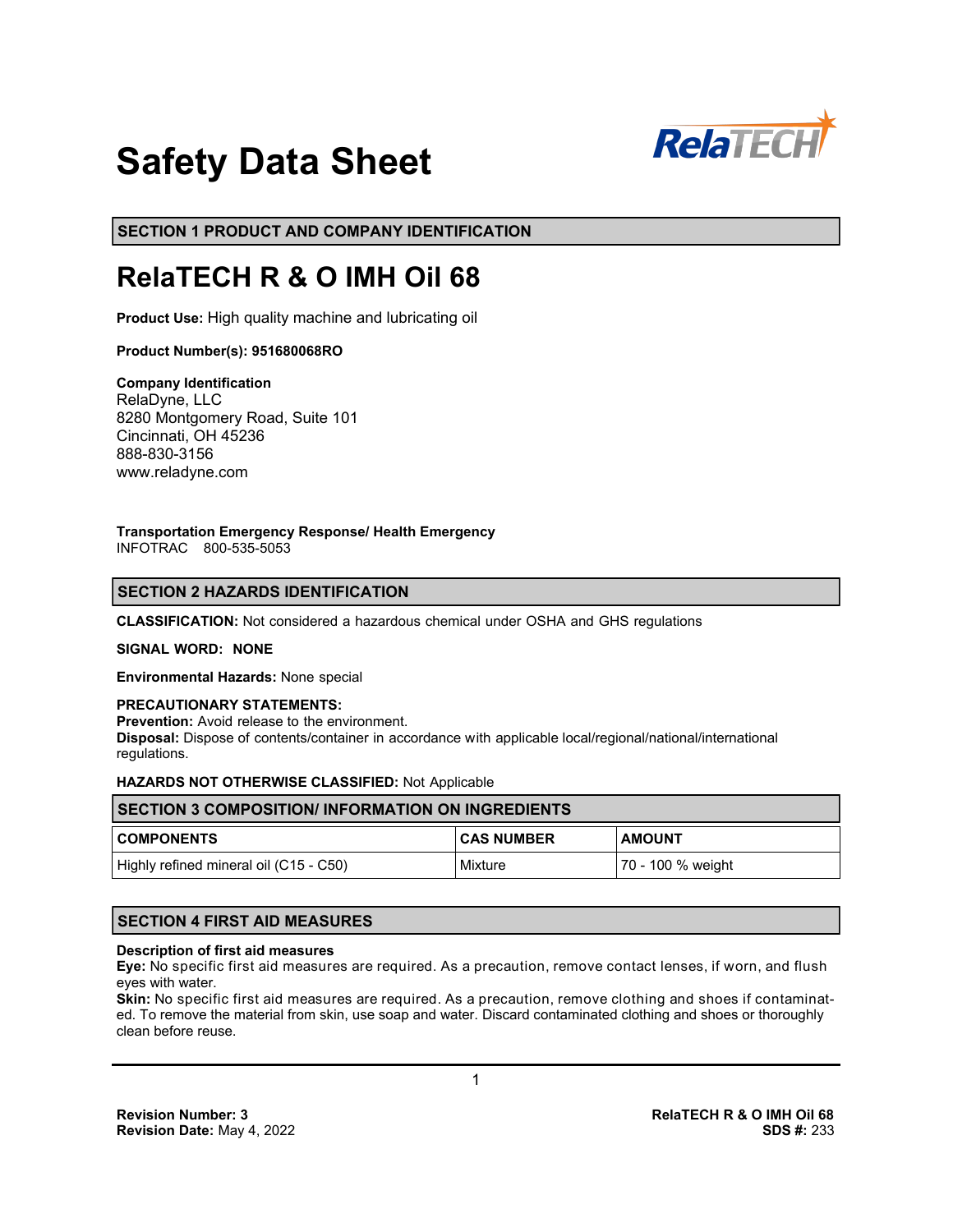**Ingestion:** No specific first aid measures are required. Do not induce vomiting. As a precaution, get medical advice.

**Inhalation:** No specific first aid measures are required. If exposed to excessive levels of material in the air,

#### **Most important symptoms and effects, both acute and delayed IMMEDIATE SYMPTOMS AND HEALTH EFFECTS**

**Eye:** Not expected to cause prolonged or significant eye irritation.

**Skin:** Contact with the skin is not expected to cause prolonged or significant irritation. Contact with the skin is not expected to cause an allergic skin response. Not expected to be harmful to internal organs if absorbed through the skin. High-Pressure Equipment Information: Accidental high-velocity injection under the skin of materials of this type may result in serious injury. Seek medical attention at once should an accident like this occur. The initial wound at the injection site may not appear to be serious at first; but, if left untreated, could result in disfigurement or amputation of the affected part.

#### **Ingestion:** Not expected to be harmful if swallowed.

**Inhalation:** Not expected to be harmful if inhaled. Contains a petroleum-based mineral oil. May cause respiratory irritation or other pulmonary effects following prolonged or repeated inhalation of oil mist at airborne levels above the recommended mineral oil mist exposure limit. Symptoms of respiratory irritation may include coughing and

difficulty breathing.

#### **DELAYED OR OTHER SYMPTOMS AND HEALTH EFFECTS:** Not classified.

#### **Indication of any immediate medical attention and special treatment needed**

**Note to Physicians:** In an accident involving high-pressure equipment, this product may be injected under the skin. Such an accident may result in a small, sometimes bloodless, puncture wound. However, because of its driving force, material injected into a fingertip can be deposited into the palm of the hand. Within 24 hours, there is usually a great deal of swelling, discoloration, and intense throbbing pain. Immediate treatment at a surgical emergency

#### **SECTION 5 FIRE FIGHTING MEASURES**

**EXTINGUISHING MEDIA:** Use water fog, foam, dry chemical or carbon dioxide (CO2) to extinguish flames.

**Unusual Fire Hazards:** Leaks/ruptures in high pressure system using materials of this type can create a fire hazard when in the vicinity of ignition sources (eg. open flame, pilot lights, sparks, or electric arcs).

# **PROTECTION OF FIRE FIGHTERS:**

**Fire Fighting Instructions:** This material will burn although it is not easily ignited. See Section 7 for proper handling and storage. For fires involving this material, do not enter any enclosed or confined fire space without proper protective equipment, including self-contained breathing apparatus.

**Combustion Products:** Highly dependent on combustion conditions. A complex mixture of airborne solids, liquids, and gases including carbon monoxide, carbon dioxide, and unidentified organic compounds will be evolved when this material undergoes combustion.

# **SECTION 6 ACCIDENTAL RELEASE MEASURES**

**Protective Measures:** Eliminate all sources of ignition in vicinity of spilled material.

**Spill Management:** Stop the source of the release if you can do it without risk. Contain release to prevent further contamination of soil, surface water or groundwater. Clean up spill as soon as possible, observing precautions in Exposure Controls/Personal Protection. Use appropriate techniques such as applying non-combustible absorbent materials or pumping. Where feasible and appropriate, remove contaminated soil. Place contaminated materials in disposable containers and dispose of in a manner consistent with applicable regulations. **Reporting:** Report spills to local authorities and/or the U.S. Coast Guard's National Response Center at (800) 424-8802 as appropriate or required.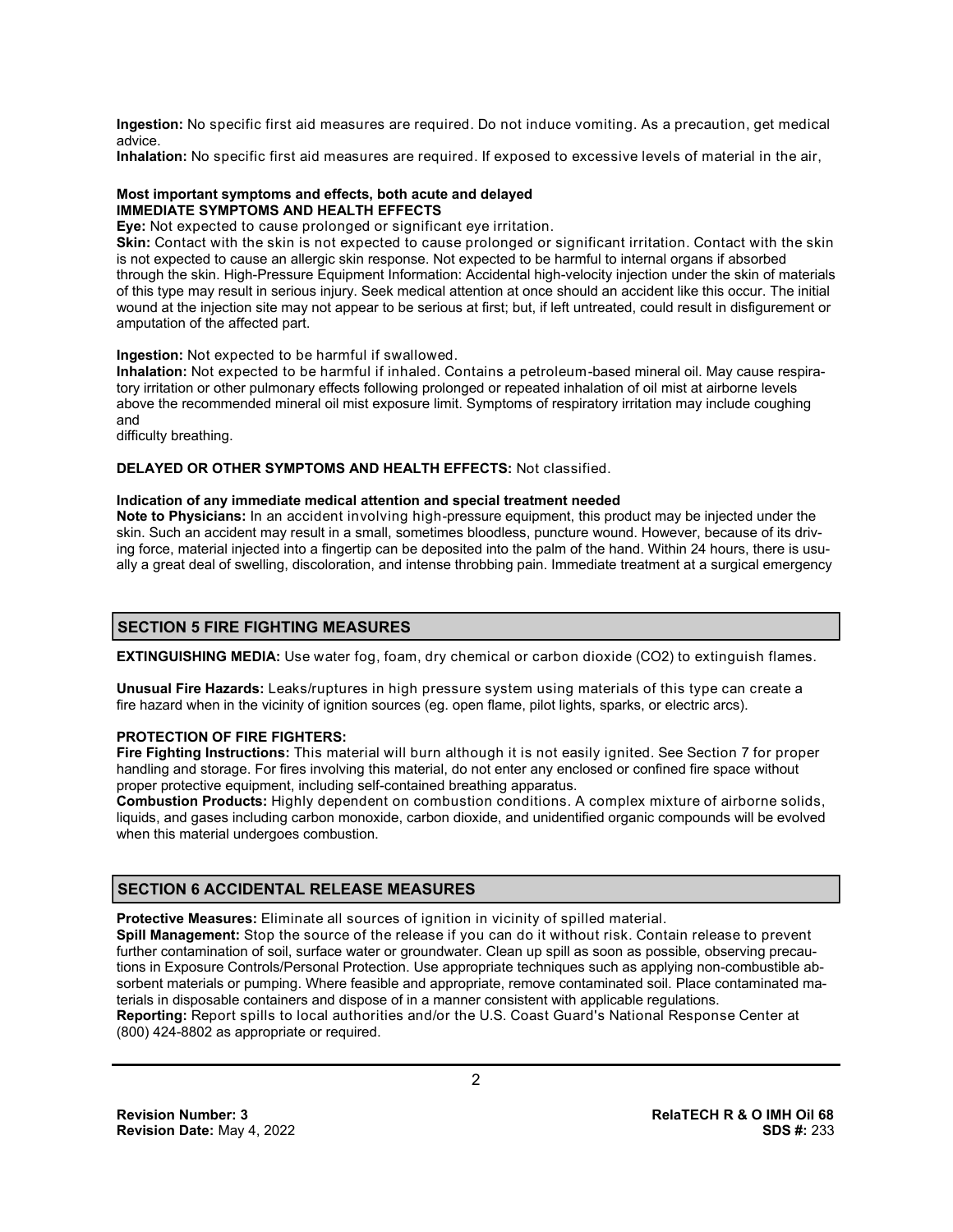# **SECTION 7 HANDLING AND STORAGE**

**General Handling Information:** Avoid contaminating soil or releasing this material into sewage and drainage systems and bodies of water.

**Precautionary Measures:** DO NOT USE IN HIGH PRESSURE SYSTEMS in the vicinity of flames, sparks and hot surfaces. Use only in well ventilated areas. Keep container closed. Keep out of the reach of children. **Static Hazard:** Electrostatic charge may accumulate and create a hazardous condition when handling this material. To minimize this hazard, bonding and grounding may be necessary but may not, by themselves, be sufficient.

Review all operations which have the potential of generating and accumulating an electrostatic charge and/or a flammable atmosphere (including tank and container filling, splash filling, tank cleaning, sampling, gauging, switch loading, filtering, mixing, agitation, and vacuum truck operations) and use appropriate mitigating procedures. For more information, refer to OSHA Standard 29 CFR 1910.106, 'Flammable and Combustible Liquids', National Fire Protection Association (NFPA 77, 'Recommended Practice on Static Electricity', and/or the American Petroleum Institute (API) Recommended Practice 2003, 'Protection Against Ignitions Arising Out of Static, Lightning, and Stray Currents'.

**Container Warnings:** Container is not designed to contain pressure. Do not use pressure to empty container or it may rupture with explosive force. Empty containers retain product residue (solid, liquid, and/or vapor) and can be dangerous. Do not pressurize, cut, weld, braze, solder, drill, grind, or expose such containers to heat, flame, sparks, static electricity, or other sources of ignition. They may explode and cause injury or death. Empty containers

# **SECTION 8 EXPOSURE CONTROLS/PERSONAL PROTECTION**

#### **GENERAL CONSIDERATIONS:**

Consider the potential hazards of this material (see Section 3), applicable exposure limits, job activities, and other substances in the work place when designing engineering controls and selecting personal protective equipment. If engineering controls or work practices are not adequate to prevent exposure to harmful levels of this material, the personal protective equipment listed below is recommended. The user should read and understand all instructions and limitations supplied with the equipment since protection is usually provided for a limited time or under certain circumstances.

# **ENGINEERING CONTROLS:**

Use in a well-ventilated area.

# **PERSONAL PROTECTIVE EQUIPMENT**

**Eye/Face Protection:** No special eye protection is normally required. Where splashing is possible, wear safety glasses with side shields as a good safety practice.

**Skin Protection:** No special protective clothing is normally required. Where splashing is possible, select protective clothing depending on operations conducted, physical requirements and other substances in the workplace.

Suggested materials for protective gloves include: Nitrile Rubber, Silver Shield, Viton.

**Respiratory Protection:** No respiratory protection is normally required.

If user operations generate an oil mist, determine if airborne concentrations are below the occupational exposure limit for mineral oil mist. If not, wear an approved respirator that provides adequate protection from the measured concentrations of this material. For air-purifying respirators use a particulate cartridge. Use a positive pressure air-

#### **Occupational Exposure Limits:**

| <b>Component</b>                       | Agency       | TWA                | <b>STEL</b>       | <b>Ceiling</b> | <b>Notation</b> |
|----------------------------------------|--------------|--------------------|-------------------|----------------|-----------------|
| Highly refined mineral oil (C15 - C50) | l OSHA Z-1   | $5 \text{ ma/m}$ 3 |                   |                |                 |
| Highly refined mineral oil (C15 - C50) | <b>ACGIH</b> | $5 \text{ mg/m}$   | $10 \text{ mg/m}$ |                |                 |

Consult local authorities for appropriate values.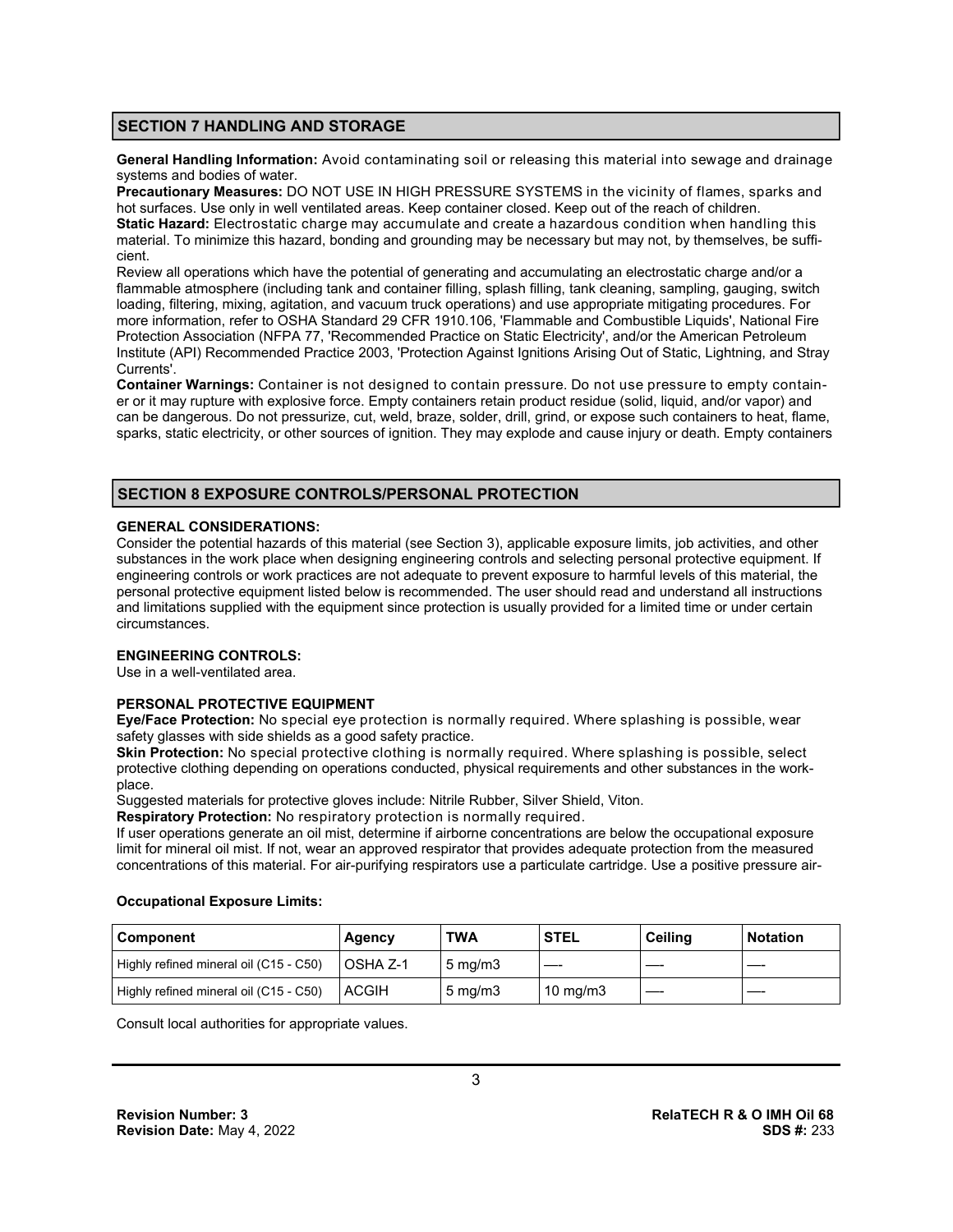# **SECTION 9 PHYSICAL AND CHEMICAL PROPERTIES**

**Attention: the data below are typical values and do not constitute a specification.**

**Color:** Yellow **Physical State:** Liquid **Odor:** Petroleum odor **Odor Threshold:** Not Determined **pH:** Essentially Neutral **Vapor Pressure:** Not Determined **Vapor Density (Air = 1):** Greater than 5 **Initial Boiling Point:** 600°F **Solubility:** Negligible **Freezing Point:** Not Applicable **Specific Gravity:** 0.88 **Viscosity:** 68 cSt @ 40°C **Decomposition temperature:** No data available **Octanol/Water Partition Coefficient:** No data available

**FLAMMABLE PROPERTIES: Flammability (solid, gas):** No Data Available

**Flashpoint:** (Cleveland Open Cup) 205 °C **Autoignition:** Not Determined **Flammability (Explosive) Limits (% by volume in air):** Lower: Not Determined Upper: Not De-

# **SECTION 10 STABILITY AND REACTIVITY**

**Reactivity:** May react with strong acids or strong oxidizing agents, such as chlorates, nitrates, peroxides, etc.

**Chemical Stability:** This material is considered stable under normal ambient and anticipated storage and handling conditions of temperature and pressure.

**Incompatibility With Other Materials:** Not applicable

**Hazardous Decomposition Products:** None known (None expected)

**Hazardous Polymerization:** Hazardous polymerization will not occur.

# **SECTION 11 TOXICOLOGICAL INFORMATION**

#### **Information on toxicological effects**

**Serious Eye Damage/Irritation:** The eye irritation hazard is based on evaluation of data for product components.

**Skin Corrosion/Irritation:** The skin irritation hazard is based on evaluation of data for product components.

**Skin Sensitization:** The skin sensitization hazard is based on evaluation of data for product components.

**Acute Dermal Toxicity:** The acute dermal toxicity hazard is based on evaluation of data for product components.

**Acute Oral Toxicity:** The acute oral toxicity hazard is based on evaluation of data for product components.

**Acute Inhalation Toxicity:** The acute inhalation toxicity hazard is based on evaluation of data for product components.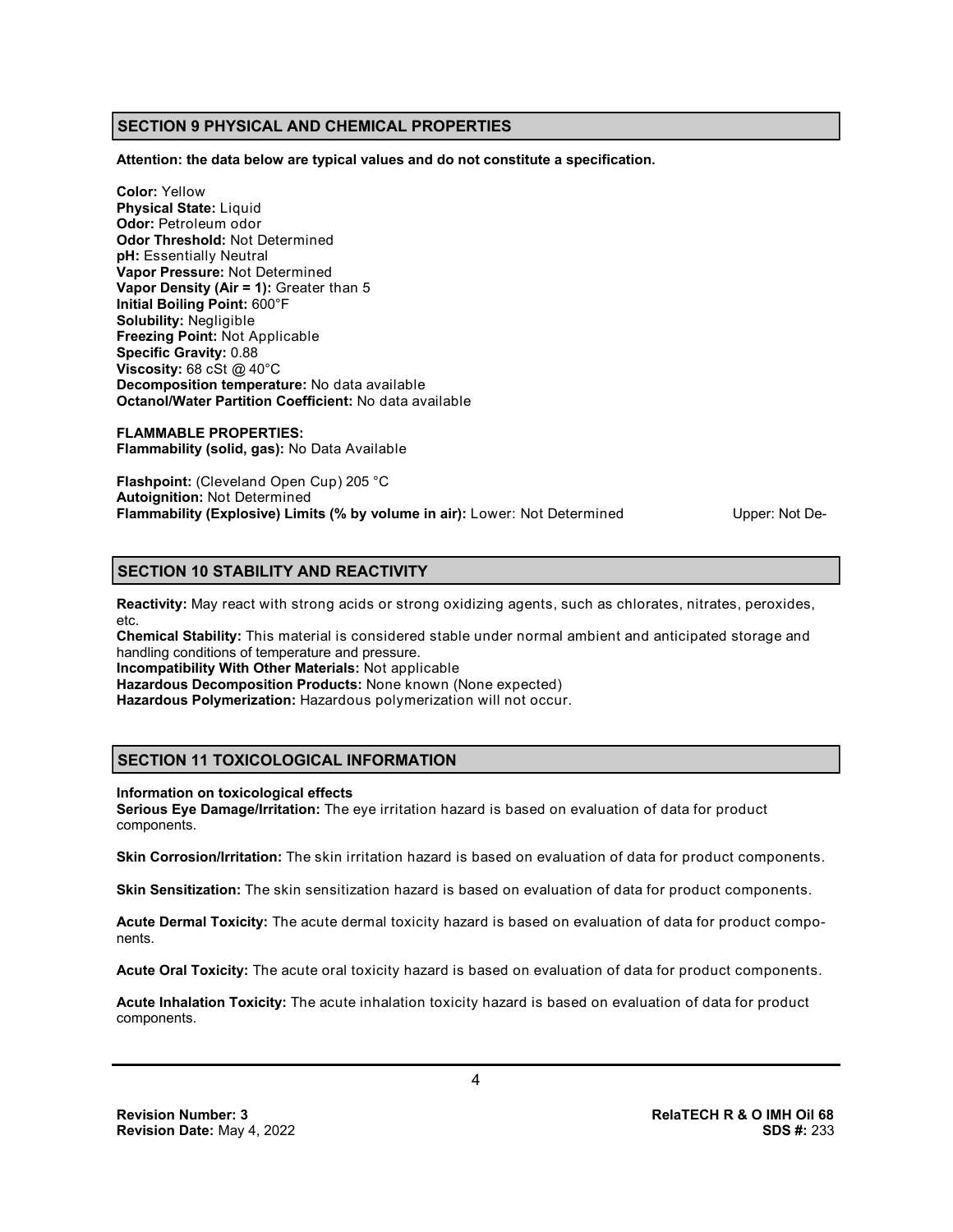#### **Acute Toxicity Estimate:** Not Determined

**Germ Cell Mutagenicity:** The hazard evaluation is based on data for components or a similar material.

**Carcinogenicity:** The hazard evaluation is based on data for components or a similar material.

**Reproductive Toxicity:** The hazard evaluation is based on data for components or a similar material.

**Specific Target Organ Toxicity - Single Exposure:** The hazard evaluation is based on data for components or a similar material.

**Specific Target Organ Toxicity - Repeated Exposure:** The hazard evaluation is based on data for components or a similar material.

#### **ADDITIONAL TOXICOLOGY INFORMATION:**

This product contains petroleum base oils which may be refined by various processes including severe solvent extraction, severe hydrocracking, or severe hydrotreating. None of the oils requires a cancer warning under the OSHA Hazard Communication Standard (29 CFR 1910.1200). These oils have not been listed in the National Toxicology Program (NTP) Annual Report nor have they been classified by the International Agency for Research on Cancer (IARC) as; carcinogenic to humans (Group 1), probably carcinogenic to humans (Group 2A), or possibly carcinogenic to humans (Group 2B). These oils have not been classified by the American Conference of Governmental Industrial Hygienists (ACGIH) as: confirmed human carcinogen (A1), suspected human carcinogen (A2), or confirmed animal carcinogen with unknown relevance to humans (A3).

# **SECTION 12 ECOLOGICAL INFORMATION**

# **ECOTOXICITY**

This material is not expected to be harmful to aquatic organisms. The ecotoxicity hazard is based on an evaluation of data for the components or a similar material. The product has not been tested. The statement has been derived from the properties of the individual components.

#### **MOBILITY**

No data available.

# **PERSISTENCE AND DEGRADABILITY**

This material is not expected to be readily biodegradable. The biodegradability of this material is based on an evaluation of data for the components or a similar material. The product has not been tested. The statement has been derived from the properties of the individual components.

# **POTENTIAL TO BIOACCUMULATE**

Bioconcentration Factor: No data available. Octanol/Water Partition Coefficient: No data available

# **SECTION 13 DISPOAL CONSIDERATIONS**

Use material for its intended purpose or recycle if possible. Oil collection services are available for used oil recycling or disposal. Place contaminated materials in containers and dispose of in a manner consistent with applicable regulations. Contact your sales representative or local environmental or health authorities for approved disposal or recycling methods.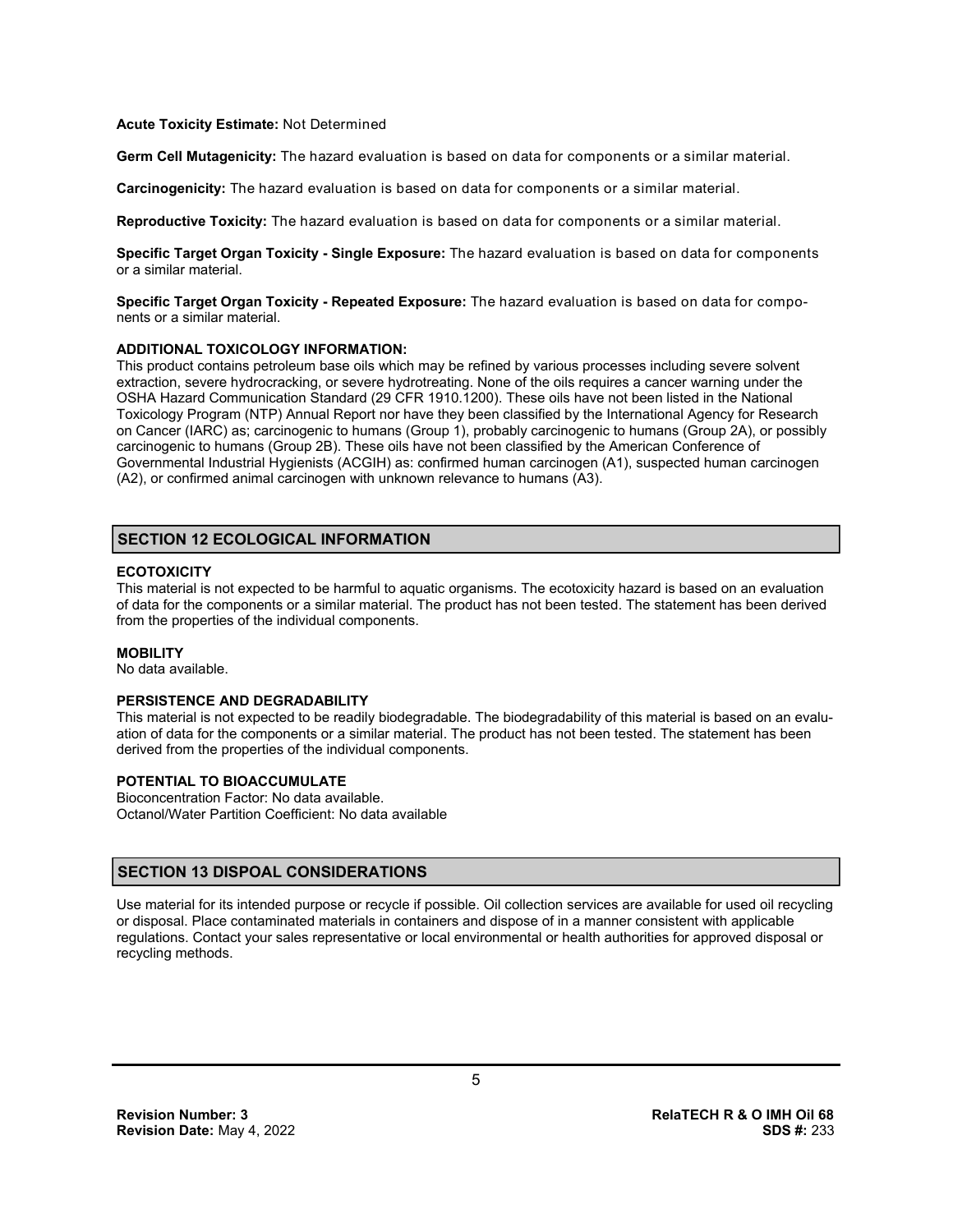# **SECTION 14 TRANSPORT INFORMATION**

The description shown may not apply to all shipping situations. Consult 49CFR, or appropriate Dangerous Goods Regulations, for additional description requirements (e.g., technical name) and mode-specific or quantityspecific shipping requirements.

**DOT Shipping Description:** PETROLEUM LUBRICATING OIL, NOT REGULATED AS A HAZARDOUS MATERIAL FOR TRANSPORTATION UNDER 49 CFR

**IMO/IMDG Shipping Description:** PETROLEUM LUBRICATING OIL; NOT REGULATED AS DANGEROUS GOODS FOR TRANSPORT UNDER THE IMDG CODE

**ICAO/IATA Shipping Description:** PETROLEUM LUBRICATING OIL; NOT REGULATED AS DANGEROUS GOODS FOR TRANSPORT UNDER ICAO TI OR IATA DGR

**Transport in bulk according to Annex II of MARPOL 73/78 and the IBC code:** Not applicable

# **SECTION 15 REGULATORY INFORMATION**

| <b>EPCRA 311/312 CATEGORIES:</b>  | 1. Immediate (Acute) Health Effects:<br>2. Delayed (Chronic) Health Effects:<br>3. Fire Hazard:<br>4. Sudden Release of Pressure Hazard:<br>5. Reactivity Hazard: | NO.<br><b>NO</b><br><b>NO</b><br><b>NO</b><br>NO. |
|-----------------------------------|-------------------------------------------------------------------------------------------------------------------------------------------------------------------|---------------------------------------------------|
| <b>REGULATORY LISTS SEARCHED:</b> |                                                                                                                                                                   |                                                   |
| 01-1=IARC Group 1                 | 03=EPCRA 313                                                                                                                                                      |                                                   |
| 01-2A=IARC Group 2A               | 04=CA Proposition 65                                                                                                                                              |                                                   |
| 01-2B=IARC Group 2B               | 05=MA RTK                                                                                                                                                         |                                                   |
| 02=NTP Carcinogen                 | 06=NJ RTK                                                                                                                                                         |                                                   |
|                                   | 07=PA RTK                                                                                                                                                         |                                                   |

No components of this material are found on the regulatory lists above.

#### **CHEMICAL INVENTORIES:**

All components comply with the following chemical inventory requirements: AICS (Australia), DSL (Canada), EINECS (European Union), IECSC (China), KECI (Korea), PICCS (Philippines), TSCA (United States).

One or more components does not comply with the following chemical inventory requirements: ENCS (Japan).

#### **NEW JERSEY RTK CLASSIFICATION:**

Under the New Jersey Right-to-Know Act L. 1983 Chapter 315 N.J.S.A. 34:5A-1 et. seq., the product is to be identified as follows: PETROLEUM OIL (Lubricating oil)

| <b>SECTION 16 OTHER INFORMATION</b> |             |                 |               |  |
|-------------------------------------|-------------|-----------------|---------------|--|
| <b>NFPA RATINGS:</b>                | Health: $0$ | Flammability: 1 | Reactivity: 0 |  |
| <b>HMIS RATINGS:</b>                | Health: 1   | Flammability: 1 | Reactivity: 0 |  |